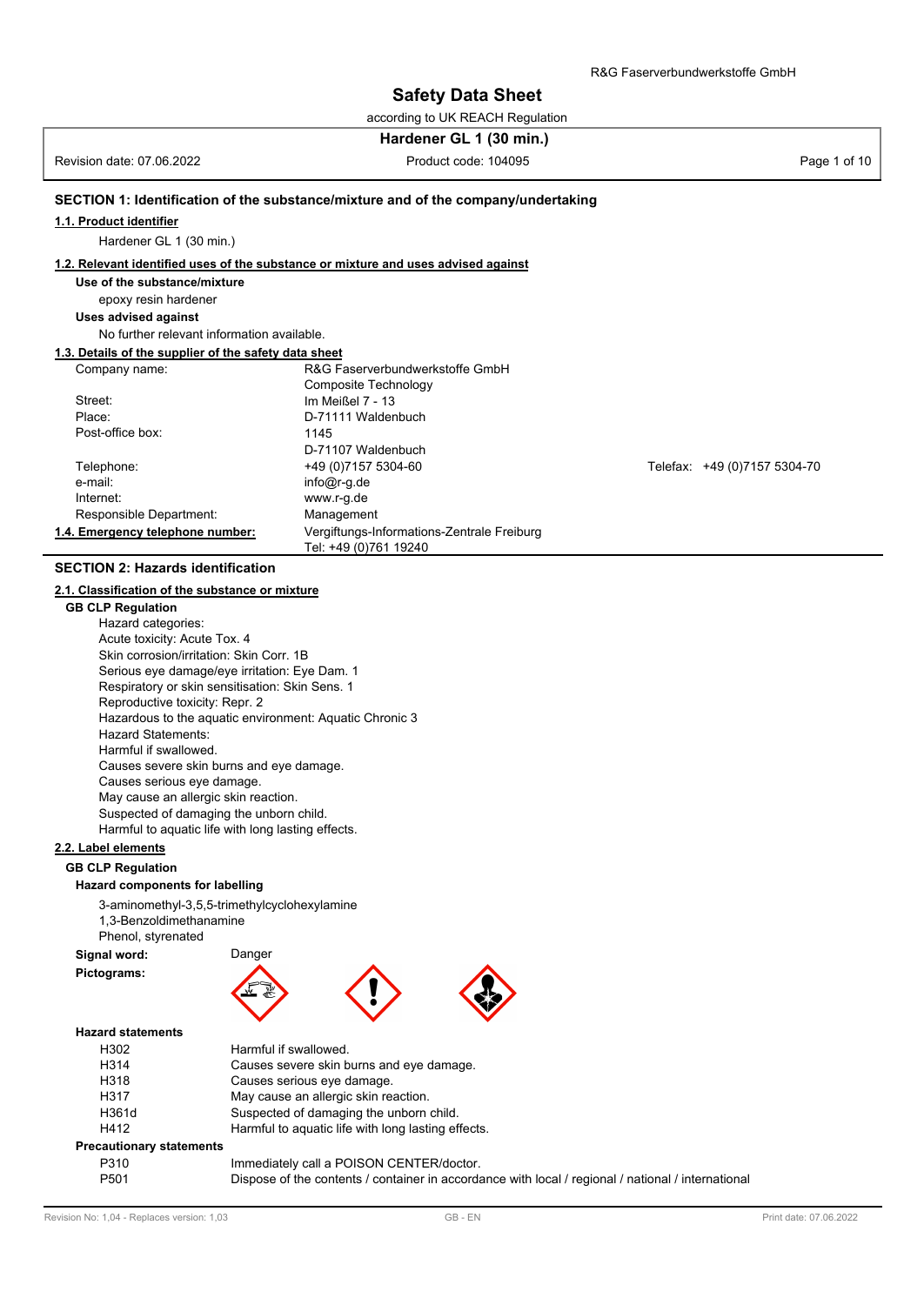according to UK REACH Regulation

|                           | Hardener GL 1 (30 min.)                                                                                                                       |              |
|---------------------------|-----------------------------------------------------------------------------------------------------------------------------------------------|--------------|
| Revision date: 07.06.2022 | Product code: 104095                                                                                                                          | Page 2 of 10 |
| P405<br>P303+P361+P353    | regulations.<br>Store locked up.<br>IF ON SKIN (or hair): Take off immediately all contaminated clothing. Rinse skin with water or<br>shower. |              |
| P <sub>260</sub>          | Do not breathe dust/fume/gas/mist/vapours/spray.                                                                                              |              |
| 2.3. Other hazards        |                                                                                                                                               |              |

No information available.

## **SECTION 3: Composition/information on ingredients**

## **3.2. Mixtures**

### **Hazardous components**

| CAS No     | Chemical name                                                                                                         |                                                                                                        |                  | Quantity |
|------------|-----------------------------------------------------------------------------------------------------------------------|--------------------------------------------------------------------------------------------------------|------------------|----------|
|            | EC No                                                                                                                 | Index No                                                                                               | <b>REACH No</b>  |          |
|            | <b>GHS Classification</b>                                                                                             |                                                                                                        |                  |          |
| 2855-13-2  | 3-aminomethyl-3,5,5-trimethylcyclohexylamine                                                                          |                                                                                                        |                  | 25-50%   |
|            | 220-666-8                                                                                                             | 612-067-00-9                                                                                           | 01-2119514687-32 |          |
|            | H318 H317 H412                                                                                                        | Acute Tox. 4, Acute Tox. 4, Skin Corr. 1B, Eye Dam. 1, Skin Sens. 1, Aquatic Chronic 3; H312 H302 H314 |                  |          |
| 61788-44-1 | Phenol, styrenated                                                                                                    |                                                                                                        |                  | 10-25%   |
|            | 262-975-0                                                                                                             |                                                                                                        | 01-2119979575-18 |          |
|            | Skin Irrit. 2, Skin Sens. 1, Aquatic Chronic 2; H315 H317 H411                                                        |                                                                                                        |                  |          |
| 1477-55-0  | 1,3-Benzoldimethanamine                                                                                               |                                                                                                        |                  | 10-25%   |
|            | 216-032-5                                                                                                             |                                                                                                        | 01-2119480150-50 |          |
|            | Acute Tox. 4, Acute Tox. 4, Skin Corr. 1B, Skin Sens. 1, Aquatic Chronic 3; H332 H302 H314 H317 H412<br><b>EUH071</b> |                                                                                                        |                  |          |
| 9046-10-0  | Reaction products of propane-1,2-diol, propoxylated by amination of the terminal hydroxyl group                       |                                                                                                        |                  | 2,5-10%  |
|            | 618-561-0                                                                                                             |                                                                                                        |                  |          |
|            | Skin Corr. 1B, Eye Dam. 1, Aquatic Chronic 3; H314 H318 H412                                                          |                                                                                                        |                  |          |
| 25513-64-8 | 2,2,4-trimethylhexane-1,6-diamine                                                                                     |                                                                                                        |                  | 2,5-10%  |
|            | 247-063-2                                                                                                             |                                                                                                        | 01-2119560598-25 |          |
|            | Acute Tox. 4, Skin Corr. 1B, Skin Sens. 1, Aquatic Chronic 3; H302 H314 H317 H412                                     |                                                                                                        |                  |          |
| 69-72-7    | salicylic acid                                                                                                        |                                                                                                        |                  | 2,5-10%  |
|            | 200-712-3                                                                                                             |                                                                                                        | 01-2119486984-17 |          |
|            | Acute Tox. 4, Eye Dam. 1; H302 H318                                                                                   |                                                                                                        |                  |          |

## Full text of H and EUH statements: see section 16.

**Specific Conc. Limits, M-factors and ATE**

| CAS No     | EC No                         | Chemical name                                                                                                   | Quantity  |
|------------|-------------------------------|-----------------------------------------------------------------------------------------------------------------|-----------|
|            |                               | Specific Conc. Limits, M-factors and ATE                                                                        |           |
| 2855-13-2  | 220-666-8                     | 3-aminomethyl-3,5,5-trimethylcyclohexylamine                                                                    | 25-50% %  |
|            |                               | dermal: LD50 = 1840 mg/kg; oral: LD50 = 1030 mg/kg                                                              |           |
| 61788-44-1 | 262-975-0                     | Phenol, styrenated                                                                                              | 10-25% %  |
|            |                               | dermal: LD50 = >2000 mg/kg; oral: LD50 = >2000 mg/kg                                                            |           |
| 1477-55-0  | 216-032-5                     | 1,3-Benzoldimethanamine                                                                                         | 10-25% %  |
|            | mg/kg; oral: LD50 = 930 mg/kg | $\lambda$ inhalation: ATE = 11 mg/l (vapours); inhalation: ATE = 1,5 mg/l (dusts or mists); dermal: LD50 = 3100 |           |
| 9046-10-0  | 618-561-0                     | Reaction products of propane-1,2-diol, propoxylated by amination of the terminal hydroxyl<br>group              | 2,5-10% % |
|            |                               | dermal: LD50 = 2980 mg/kg; oral: LD50 = 2885 mg/kg                                                              |           |
| 25513-64-8 | 247-063-2                     | 2,2,4-trimethylhexane-1,6-diamine                                                                               | 2.5-10% % |
|            | oral: $LD50 = 910$ mg/kg      |                                                                                                                 |           |
| 69-72-7    | 200-712-3                     | salicylic acid                                                                                                  | 2,5-10% % |
|            |                               | dermal: LD50 = $> 2000$ mg/kg; oral: LD50 = 891 mg/kg                                                           |           |

## **SECTION 4: First aid measures**

## **4.1. Description of first aid measures**

**General information**

Remove contaminated clothing immediately.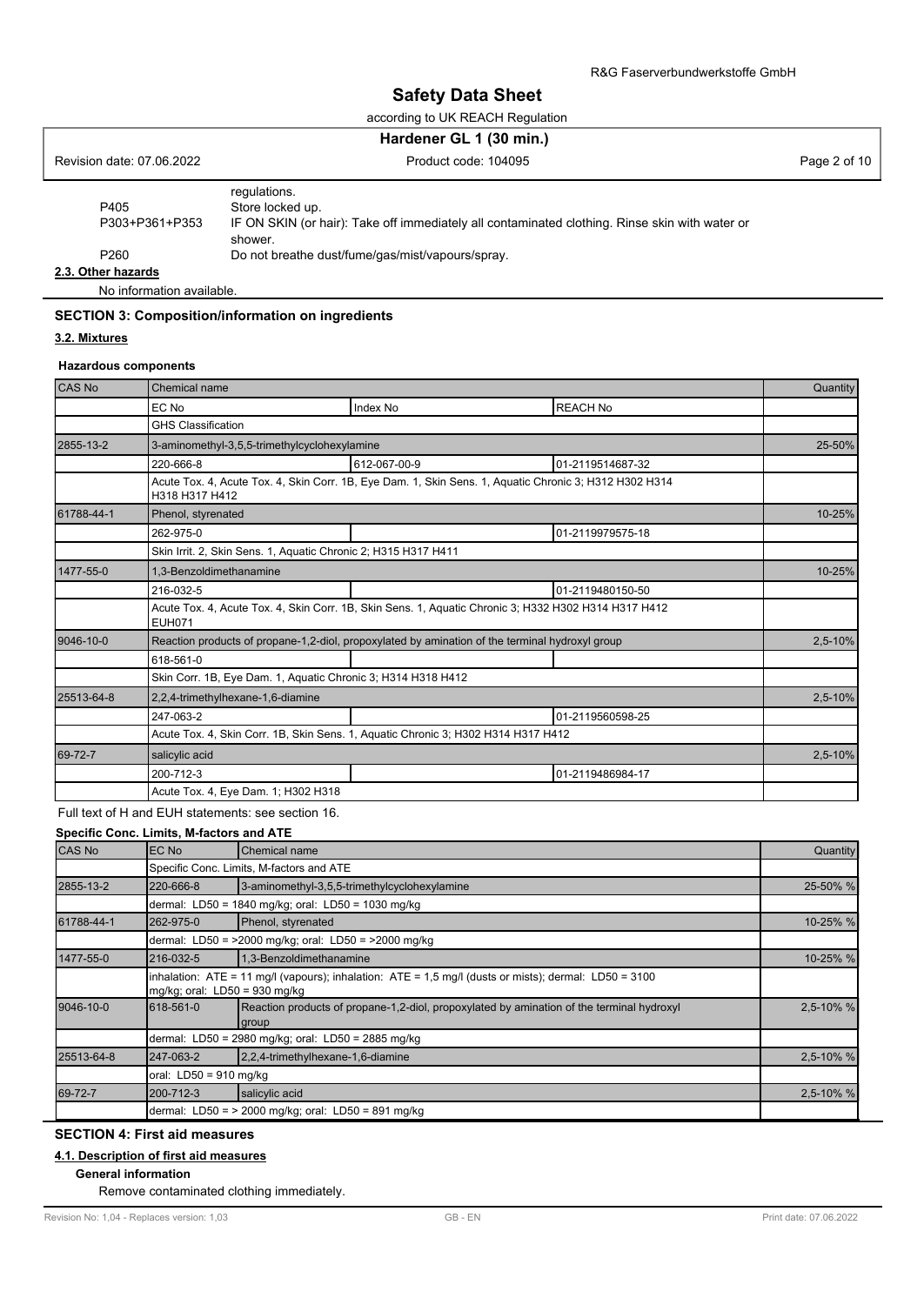according to UK REACH Regulation

### **Hardener GL 1 (30 min.)**

Revision date: 07.06.2022 **Product code: 104095** Product code: 104095 Page 3 of 10

## **After inhalation**

consult a doctor.

## **After contact with skin**

Immediately with water and soap and rinse thoroughly. Consult a doctor if skin irritation persists.

### **After contact with eyes**

In case of contact with eyes flush immediately with plenty of flowing water for 10 to 15 minutes holding eyelids apart and consult an ophthalmologist.

#### **After ingestion**

Drink plenty of water and fresh air. Call a doctor immediately

## **4.2. Most important symptoms and effects, both acute and delayed**

### No further relevant information available.

### **4.3. Indication of any immediate medical attention and special treatment needed**

Treat symptomatically.

#### **SECTION 5: Firefighting measures**

## **5.1. Extinguishing media**

## **Suitable extinguishing media**

Carbon dioxide (CO2),Extinguishing powder, Water spray jet.

**Unsuitable extinguishing media**

High power water jet.

## **5.2. Special hazards arising from the substance or mixture**

When heating up or in the fire case formation of poisonous gasses.

### **5.3. Advice for firefighters**

Wear breathing apparatus with own air supply.

#### **Additional information**

Fire residues and contaminated extinguishing water must be disposed of in accordance with official regulations.

Contaminated extinguishing water must be collected separately and must not be allowed to enter the sewage system.

#### **SECTION 6: Accidental release measures**

### **6.1. Personal precautions, protective equipment and emergency procedures**

## Use personal protection equipment.

### **6.2. Environmental precautions**

Do not discharge into drains, surface or groundwater.

Do not allow to enter subsoil/soil/subsoil.

## **6.3. Methods and material for containment and cleaning up**

Absorb with liquid-binding material (sand, diatomaceous earth, acid- or universal binding agents). Treat the recovered material as prescribed in the section on waste disposal. Provide adequate ventilation.

#### **6.4. Reference to other sections**

See Section 7 for information on safe handling.

See Section 8 for information on personal protection equipment.

See Section 13 for disposal information.

### **SECTION 7: Handling and storage**

### **7.1. Precautions for safe handling**

#### **Advice on safe handling**

Provide adequate room ventilation, if necessary with vapour extraction at the workplace.

**Advice on protection against fire and explosion**

No special fire protection measures are necessary.

#### **7.2. Conditions for safe storage, including any incompatibilities**

#### **Requirements for storage rooms and vessels**

Keep/Store only in original container. Provide for retaining containers, eg. floor pan without outflow.

**Hints on joint storage**

Store separately from foodstuffs.

## **Further information on storage conditions**

Keep receptacles tightly sealed.

## **7.3. Specific end use(s)**

No further relevant information available.

## **SECTION 8: Exposure controls/personal protection**

#### **8.1. Control parameters**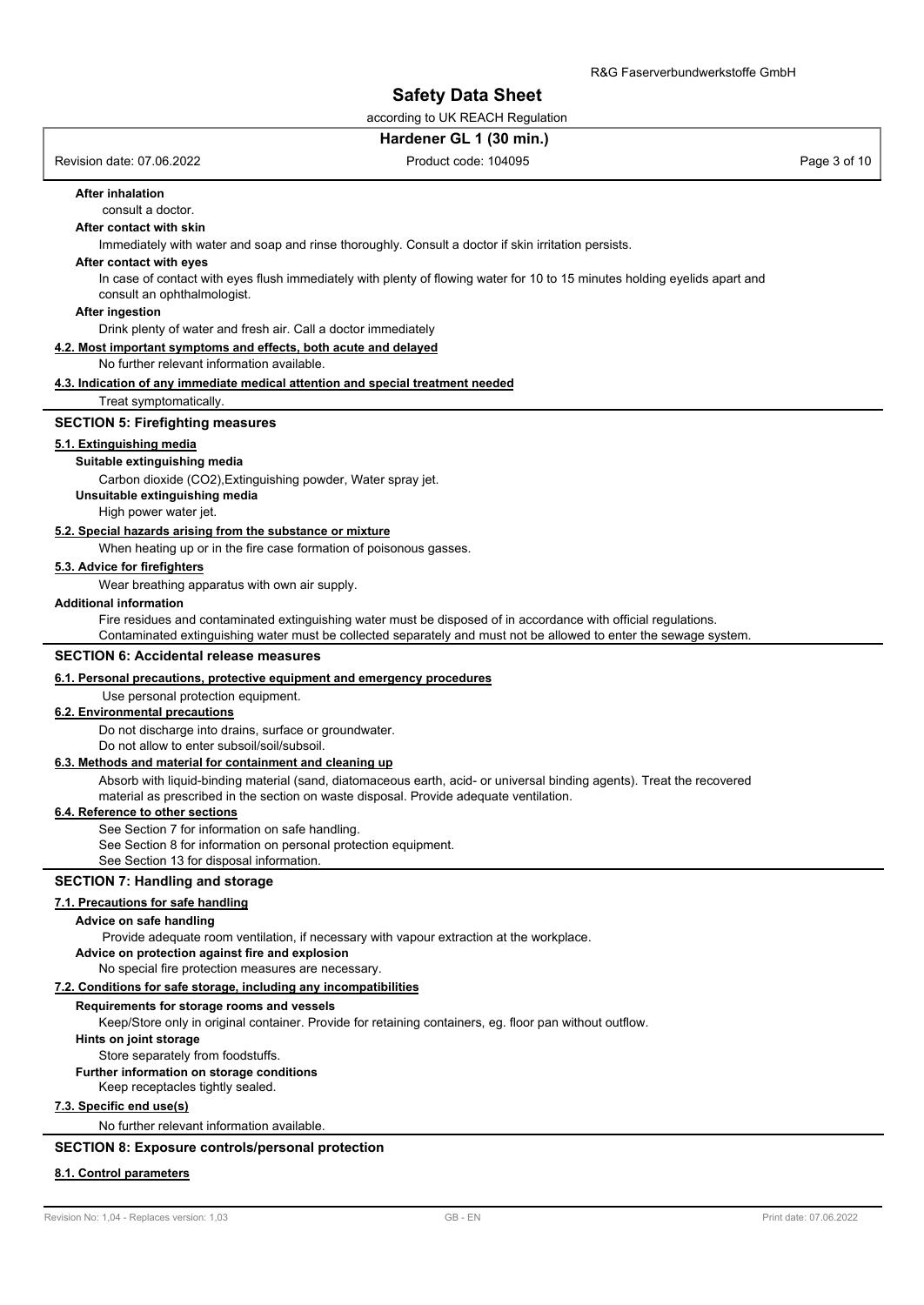according to UK REACH Regulation

## **Hardener GL 1 (30 min.)**

Revision date: 07.06.2022 **Product code: 104095** Product code: 104095 Page 4 of 10

### **DNEL/DMEL values**

| <b>CAS No</b> | Substance                                    |             |  |                           |  |
|---------------|----------------------------------------------|-------------|--|---------------------------|--|
| DNEL type     | Value<br>Exposure route<br>Effect            |             |  |                           |  |
| 2855-13-2     | 3-aminomethyl-3,5,5-trimethylcyclohexylamine |             |  |                           |  |
| Worker DNEL,  |                                              | linhalation |  | $0,073$ mg/m <sup>3</sup> |  |
|               |                                              |             |  |                           |  |
| 61788-44-1    | Phenol, styrenated                           |             |  |                           |  |
| Worker DNEL,  |                                              | dermal      |  | 2,1 mg/kg bw/day          |  |
| 1477-55-0     | 1,3-Benzoldimethanamine                      |             |  |                           |  |
| Worker DNEL,  |                                              | inhalation  |  | 20,1 mg/m <sup>3</sup>    |  |
| 69-72-7       | salicylic acid                               |             |  |                           |  |
| Worker DNEL,  |                                              | dermal      |  | 2 mg/kg bw/day            |  |

#### **PNEC values**

| <b>CAS No</b>             | Substance                                                                                       |              |
|---------------------------|-------------------------------------------------------------------------------------------------|--------------|
| Environmental compartment |                                                                                                 | Value        |
| 2855-13-2                 | 3-aminomethyl-3,5,5-trimethylcyclohexylamine                                                    |              |
| Freshwater                |                                                                                                 | 0,06 mg/l    |
| Marine water              |                                                                                                 | 0,006 mg/l   |
| 61788-44-1                | Phenol, styrenated                                                                              |              |
| Freshwater                |                                                                                                 | $0,03$ mg/l  |
| Marine water              |                                                                                                 | 0,003 mg/l   |
| 1477-55-0                 | 1,3-Benzoldimethanamine                                                                         |              |
| Freshwater                |                                                                                                 | 0,094 mg/l   |
| Marine water              |                                                                                                 | 0,0094 mg/l  |
| 9046-10-0                 | Reaction products of propane-1,2-diol, propoxylated by amination of the terminal hydroxyl group |              |
| Freshwater                |                                                                                                 | 0,015 mg/l   |
| Marine water              |                                                                                                 | 0,0142 mg/l  |
| 25513-64-8                | 2,2,4-trimethylhexane-1,6-diamine                                                               |              |
| Freshwater                |                                                                                                 | 0,0295 mg/l  |
| Marine water              |                                                                                                 | 0,00295 mg/l |
| 69-72-7                   | salicylic acid                                                                                  |              |
| Freshwater                |                                                                                                 | $0,2$ mg/l   |
| Marine water              |                                                                                                 | 0,02 mg/l    |

#### **8.2. Exposure controls**





#### **Appropriate engineering controls**

If handled uncovered, arrangements with local exhaust ventilation have to be used. Do not breathe gas/fumes/vapour/spray.

#### **Protective and hygiene measures**

Remove contaminated, saturated clothing immediately. Draw up and observe skin protection programme. Wash hands and face before breaks and after work and take a shower if necessary. When using do not eat or drink.

### **Eye/face protection**

Suitable eye protection: goggles.

### **Hand protection**

When handling with chemical substances, protective gloves must be worn with the CE-label including the four control digits. The quality of the protective gloves resistant to chemicals must be chosen as a function of the specific working place concentration and quantity of hazardous substances. For special purposes, it is recommended to check the resistance to chemicals of the protective gloves mentioned above together with the supplier of these gloves. Recommended material: FKM (fluoro rubber), NBR (Nitrile rubber).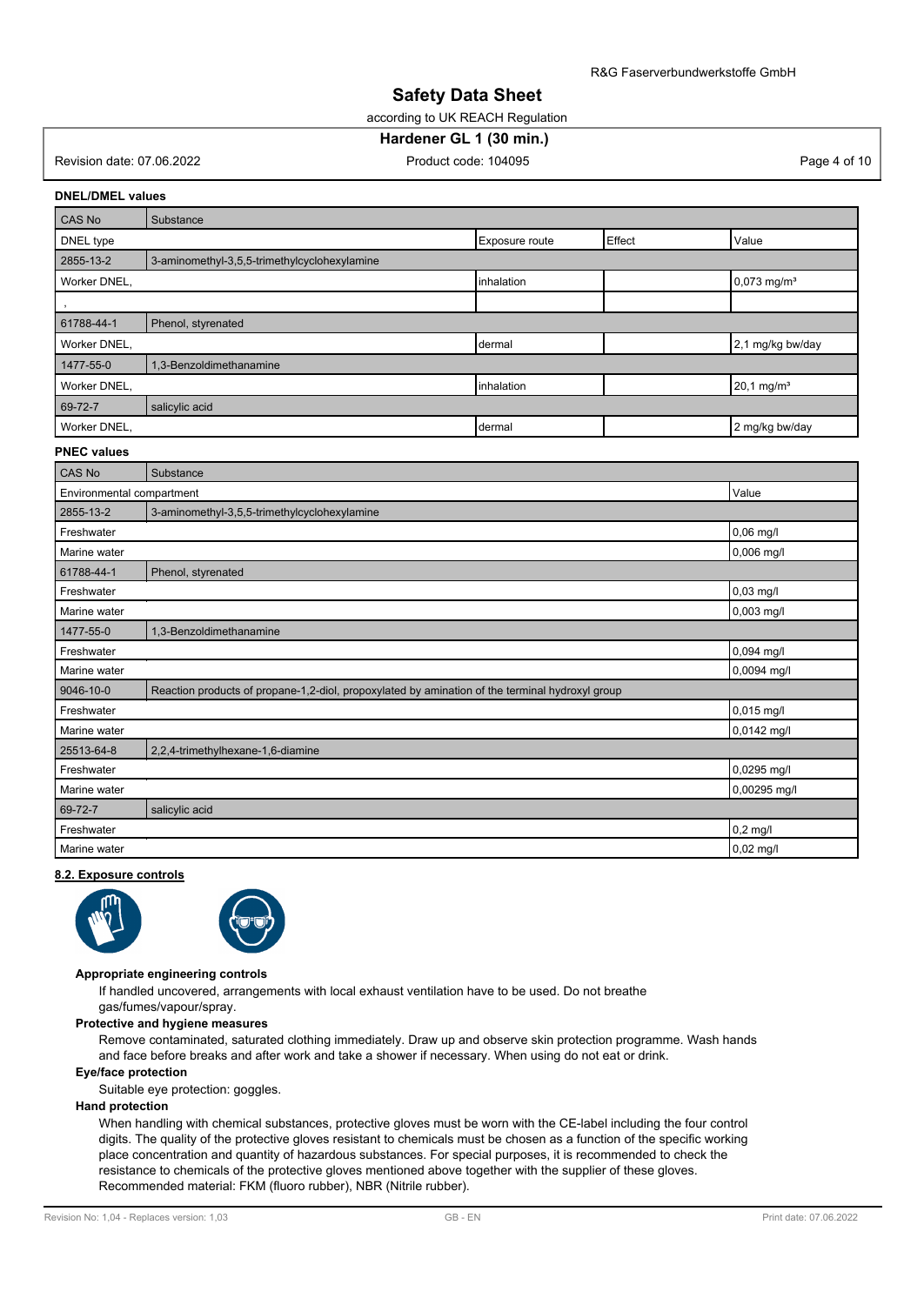according to UK REACH Regulation

## **Hardener GL 1 (30 min.)**

| Revision date: 07.06.2022               | Product code: 104095                                                                                          | Page 5 of 10 |
|-----------------------------------------|---------------------------------------------------------------------------------------------------------------|--------------|
| Thickness of glove material: $> 0.5$ mm |                                                                                                               |              |
|                                         | Gloves made of the following materials are not suitable: Gloves made of leather. Gloves made of thick fabric. |              |
| <b>Skin protection</b>                  |                                                                                                               |              |
| Wear suitable protective clothing.      |                                                                                                               |              |
| <b>Respiratory protection</b>           |                                                                                                               |              |
|                                         | In case of inadequate ventilation wear respiratory protection. Combination filtering device A-P2              |              |

#### **9.1. Information on basic physical and chemical properties**

| Physical state:                                    | liquid         |                    |                              |
|----------------------------------------------------|----------------|--------------------|------------------------------|
| Colour:                                            | light yellow   |                    |                              |
| Odour:                                             | like: Amines   |                    |                              |
|                                                    |                |                    | <b>Test method</b>           |
| pH-Value:                                          |                | not determined     |                              |
| Changes in the physical state                      |                |                    |                              |
| Melting point/freezing point:                      |                | not determined     |                              |
| Boiling point or initial boiling point and boiling |                | > 200 °C           |                              |
| range:                                             |                |                    |                              |
| Flash point:                                       |                | $>$ 100 °C         |                              |
| <b>Flammability</b>                                |                |                    |                              |
| Solid:                                             |                | not applicable     |                              |
| Gas:                                               |                | not applicable     |                              |
| Lower explosion limits:                            |                | 1,2 vol. %         |                              |
| Upper explosion limits:                            |                |                    |                              |
| Auto-ignition temperature:                         |                | 365 °C             |                              |
| Self-ignition temperature                          |                |                    |                              |
| Solid:                                             |                | not applicable     |                              |
| Gas:                                               |                | not applicable     |                              |
| Decomposition temperature:                         |                | not determined     |                              |
| <b>Oxidizing properties</b>                        |                |                    |                              |
| Not oxidising.                                     |                |                    |                              |
| Density (at 23 °C):                                |                |                    | 1 g/cm <sup>3</sup> ISO 2811 |
| Solubility in other solvents                       |                |                    |                              |
| not determined                                     |                |                    |                              |
| Partition coefficient n-octanol/water:             |                | not determined     |                              |
| Viscosity / dynamic:                               |                | 100 mPa·s ISO 3219 |                              |
| (at $25^{\circ}$ C)                                |                |                    |                              |
| Relative vapour density:                           |                | not determined     |                              |
| Evaporation rate:                                  |                | not determined     |                              |
| 9.2. Other information                             |                |                    |                              |
| Solid content:                                     | not determined |                    |                              |

#### **SECTION 10: Stability and reactivity**

## **10.1. Reactivity**

No hazardous reaction when handled and stored according to provisions.

### **10.2. Chemical stability**

The product is stable under storage at normal ambient temperatures. no decomposition when stored and handled properly

#### **10.3. Possibility of hazardous reactions**

No known hazardous reactions.

### **10.4. Conditions to avoid**

No further relevant information available.

## **10.5. Incompatible materials**

Oxidizing agents, strong.

## **10.6. Hazardous decomposition products**

In case of fire may be liberated: toxic and caustic gases and vapours

### **SECTION 11: Toxicological information**

## **11.1. Information on toxicological effects**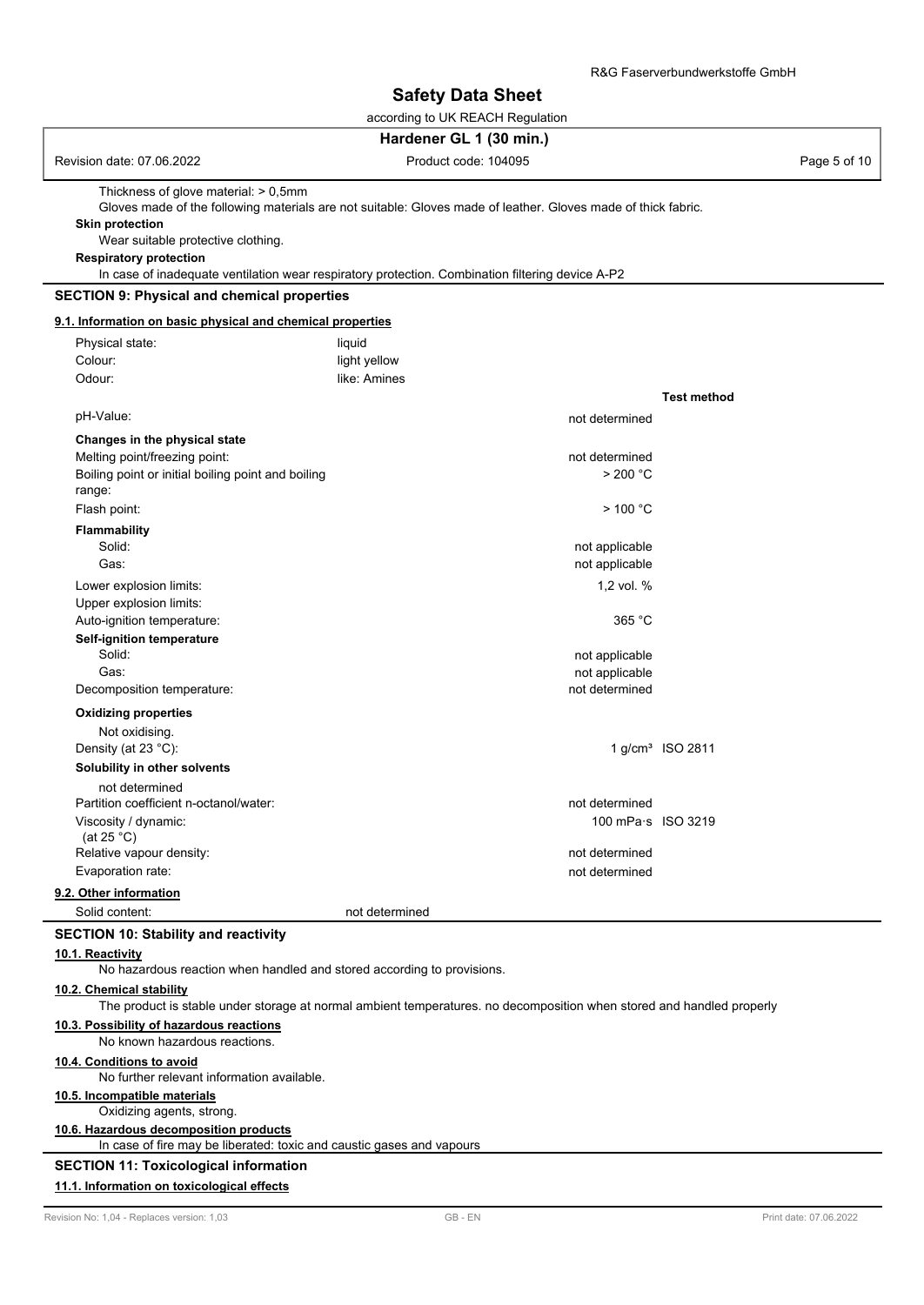according to UK REACH Regulation

## **Hardener GL 1 (30 min.)**

## Revision date: 07.06.2022 **Product code: 104095** Product code: 104095 Page 6 of 10

**ATEmix calculated**

ATE (oral) 1150,0 mg/kg; ATE (dermal) 1784,2 mg/kg; ATE (inhalation aerosol) 3,333 mg/l

## **Acute toxicity**

| CAS No     | Chemical name                                |                           |            |                                                                                                 |                 |        |
|------------|----------------------------------------------|---------------------------|------------|-------------------------------------------------------------------------------------------------|-----------------|--------|
|            | Exposure route                               | Dose                      |            | Species                                                                                         | Source          | Method |
| 2855-13-2  | 3-aminomethyl-3,5,5-trimethylcyclohexylamine |                           |            |                                                                                                 |                 |        |
|            | oral                                         | LD <sub>50</sub><br>mg/kg | 1030       | Rat                                                                                             | Manufacturer    |        |
|            | dermal                                       | LD <sub>50</sub><br>mg/kg | 1840       | Rabbit                                                                                          | Manufacturer    |        |
| 61788-44-1 | Phenol, styrenated                           |                           |            |                                                                                                 |                 |        |
|            | oral                                         | LD50<br>mg/kg             | >2000      | Rat                                                                                             |                 |        |
|            | dermal                                       | <b>LD50</b><br>mg/kg      | >2000      | Rat                                                                                             |                 |        |
| 1477-55-0  | 1,3-Benzoldimethanamine                      |                           |            |                                                                                                 |                 |        |
|            | oral                                         | LD50                      | 930 mg/kg  | Rat                                                                                             |                 |        |
|            | dermal                                       | LD50<br>mg/kg             | 3100       | Rat                                                                                             |                 |        |
|            | inhalation vapour                            | <b>ATE</b>                | 11 mg/l    |                                                                                                 |                 |        |
|            | inhalation aerosol                           | <b>ATE</b>                | $1,5$ mg/l |                                                                                                 |                 |        |
| 9046-10-0  |                                              |                           |            | Reaction products of propane-1,2-diol, propoxylated by amination of the terminal hydroxyl group |                 |        |
|            | oral                                         | <b>LD50</b><br>mg/kg      | 2885       | Rat                                                                                             | Manufacturer    |        |
|            | dermal                                       | LD50<br>mg/kg             | 2980       | Rabbit                                                                                          | Manufacturer    |        |
| 25513-64-8 | 2,2,4-trimethylhexane-1,6-diamine            |                           |            |                                                                                                 |                 |        |
|            | oral                                         | LD50                      | 910 mg/kg  | Rat                                                                                             |                 |        |
| 69-72-7    | salicylic acid                               |                           |            |                                                                                                 |                 |        |
|            | oral                                         | LD50                      | 891 mg/kg  | Rat                                                                                             | OECD 401        |        |
|            | dermal                                       | LD50<br>mg/kg             | > 2000     | Rat                                                                                             | <b>OECD 402</b> |        |

#### **Irritation and corrosivity**

Causes severe skin burns and eye damage. May cause an allergic skin reaction.

**Carcinogenic/mutagenic/toxic effects for reproduction**

Based on available data, the classification criteria are not met.

## **STOT-single exposure**

Based on available data, the classification criteria are not met.

### **STOT-repeated exposure**

Based on available data, the classification criteria are not met.

**Aspiration hazard** Based on available data, the classification criteria are not met.

## **SECTION 12: Ecological information**

## **12.1. Toxicity**

Harmful to aquatic organisms, may cause long-term adverse effects in the aquatic environment.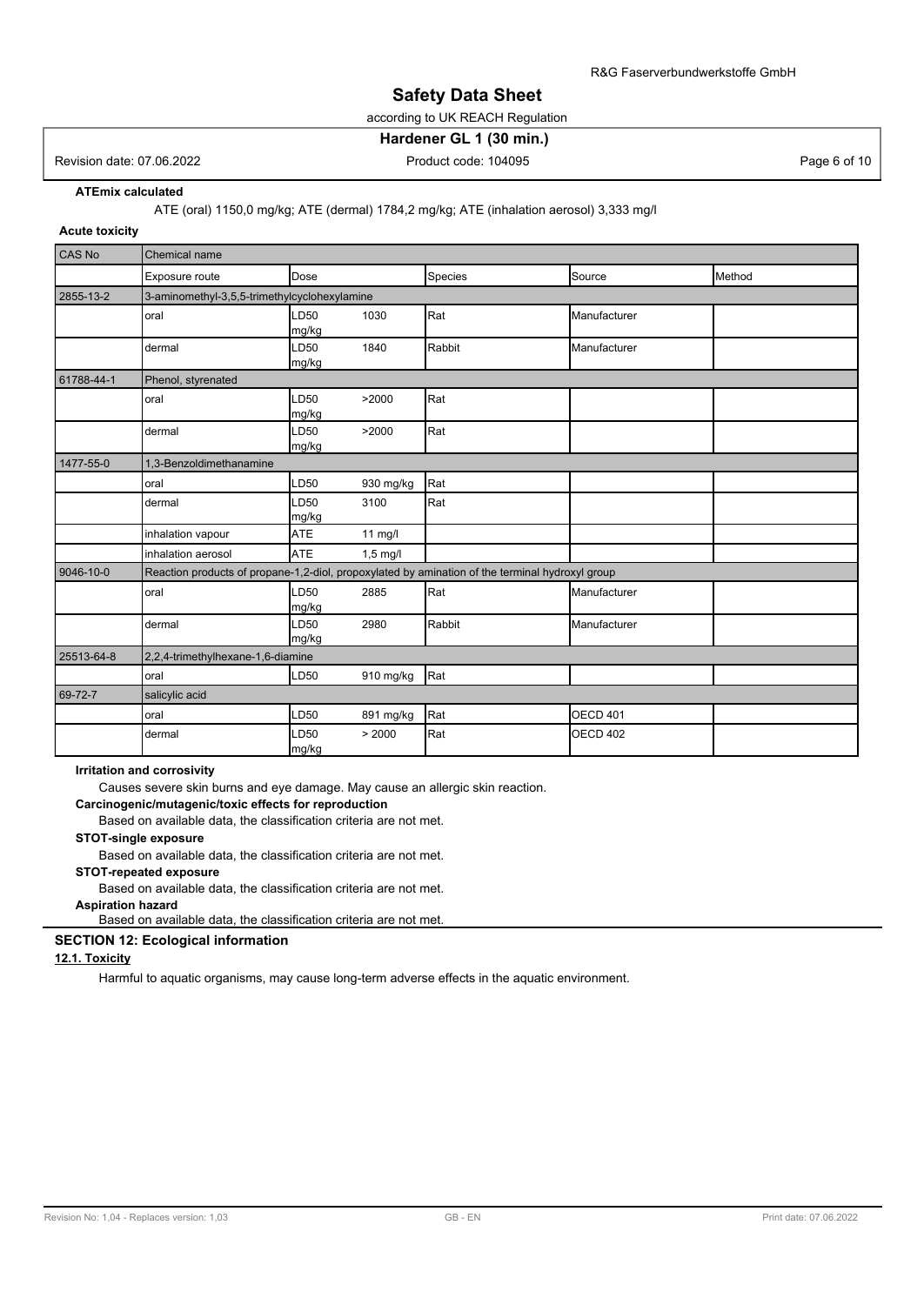## according to UK REACH Regulation

## **Hardener GL 1 (30 min.)**

Revision date: 07.06.2022 Product code: 104095 Product code: 104095

| <b>CAS No</b> | Chemical name                                                                                   |               |             |           |                                              |                     |        |
|---------------|-------------------------------------------------------------------------------------------------|---------------|-------------|-----------|----------------------------------------------|---------------------|--------|
|               | Aquatic toxicity                                                                                | Dose          |             |           | [h] $ d]$ Species                            | Source              | Method |
| 2855-13-2     | 3-aminomethyl-3,5,5-trimethylcyclohexylamine                                                    |               |             |           |                                              |                     |        |
|               | Acute fish toxicity                                                                             | LC50          | 110 mg/l    |           | 96 h Leuciscus idus (golden<br>orfe)         | Manufacturer        |        |
|               | Acute algae toxicity                                                                            | ErC50         | $> 50$ mg/l |           | 72 h Scenedesmus<br>subspicatus              | Manufacturer        |        |
|               | Acute crustacea toxicity                                                                        | <b>EC50</b>   | 23 mg/l     |           | 48 h Daphnia magna                           | Manufacturer        |        |
| 61788-44-1    | Phenol, styrenated                                                                              |               |             |           |                                              |                     |        |
|               | Acute fish toxicity                                                                             | <b>LL50</b>   | 14,8 mg/l   | 96 h fish |                                              |                     |        |
|               | Acute crustacea toxicity                                                                        | <b>EL50</b>   | $1-10$ mg/l |           | 48 h Daphnia magna                           |                     |        |
| 1477-55-0     | 1.3-Benzoldimethanamine                                                                         |               |             |           |                                              |                     |        |
|               | Acute fish toxicity                                                                             | LC50          | 87,6 mg/l   |           | 96 horyzias latipes (Ricefish)               |                     |        |
|               | Acute algae toxicity                                                                            | ErC50         | 20,3 mg/l   |           | 72 hlSelenastrum<br>capricornutum            |                     |        |
|               | Acute crustacea toxicity                                                                        | <b>EC50</b>   | 15,2 mg/l   |           | 48 h Daphnia magna                           |                     |        |
| 9046-10-0     | Reaction products of propane-1,2-diol, propoxylated by amination of the terminal hydroxyl group |               |             |           |                                              |                     |        |
|               | Acute fish toxicity                                                                             | LC50          | $>15$ mg/l  |           | 96 h Oncorhynchus mykiss                     |                     |        |
|               | Acute algae toxicity                                                                            | ErC50         | $15$ mg/l   |           | 72 hlPseudokirchneriella<br>subcapitata      |                     |        |
|               | Acute crustacea toxicity                                                                        | <b>EC50</b>   | 80 mg/l     |           | 48 h Daphnia magna (Big<br>lwater flea)      |                     |        |
| 25513-64-8    | 2,2,4-trimethylhexane-1,6-diamine                                                               |               |             |           |                                              |                     |        |
|               | Acute algae toxicity                                                                            | ErC50         | 29,5 mg/l   |           | 72 hlDesmodesmus<br>subspicatus              | <b>IUCLID</b>       |        |
| 69-72-7       | salicylic acid                                                                                  |               |             |           |                                              |                     |        |
|               | Acute fish toxicity                                                                             | LC50          | 1370 mg/l   |           | 96 h Pimephales promelas<br>(fathead minnow) | OECD <sub>203</sub> |        |
|               | Acute algae toxicity                                                                            | ErC50<br>mg/l | > 100       |           | 72 hlScenedesmus<br>subspicatus              | <b>OECD 201</b>     |        |
|               | Acute crustacea toxicity                                                                        | <b>EC50</b>   | 870 mg/l    |           | 48 h Daphnia magna                           | OECD <sub>202</sub> |        |
|               | Crustacea toxicity                                                                              | <b>NOEC</b>   | $10$ mg/l   |           | 21 d Daphnia magna                           | OECD <sub>202</sub> |        |

## **12.2. Persistence and degradability**

The product has not been tested.

| CAS No     | Chemical name                                          |       |    |        |
|------------|--------------------------------------------------------|-------|----|--------|
|            | Method                                                 | Value | d  | Source |
|            | Evaluation                                             |       |    |        |
| 61788-44-1 | Phenol, styrenated                                     |       |    |        |
|            | OECD 301C/ ISO 9408/ EEC 92/69/V, C.4-F                | 73 %  | 14 |        |
|            | Readily biodegradable (according to OECD criteria).    |       |    |        |
| 1477-55-0  | 1,3-Benzoldimethanamine                                |       |    |        |
|            | OECD 301B/ ISO 9439/ EEC 92/69/V, C.4-C                | 49 %  | 28 |        |
|            | Not readily biodegradable (according to OECD criteria) |       |    |        |
| 25513-64-8 | 2,2,4-trimethylhexane-1,6-diamine                      |       |    |        |
|            | OECD 301A/ ISO 7827/ EEC 92/69/V, C.4-A                | 7%    | 28 |        |
|            | Not readily biodegradable (according to OECD criteria) |       |    |        |
| 69-72-7    | salicylic acid                                         |       |    |        |
|            | OECD 301C/ ISO 9408/ EEC 92/69/V, C.4-F                | 88,1% | 14 |        |
|            | Readily biodegradable (according to OECD criteria).    |       |    |        |

### **12.3. Bioaccumulative potential**

The product has not been tested.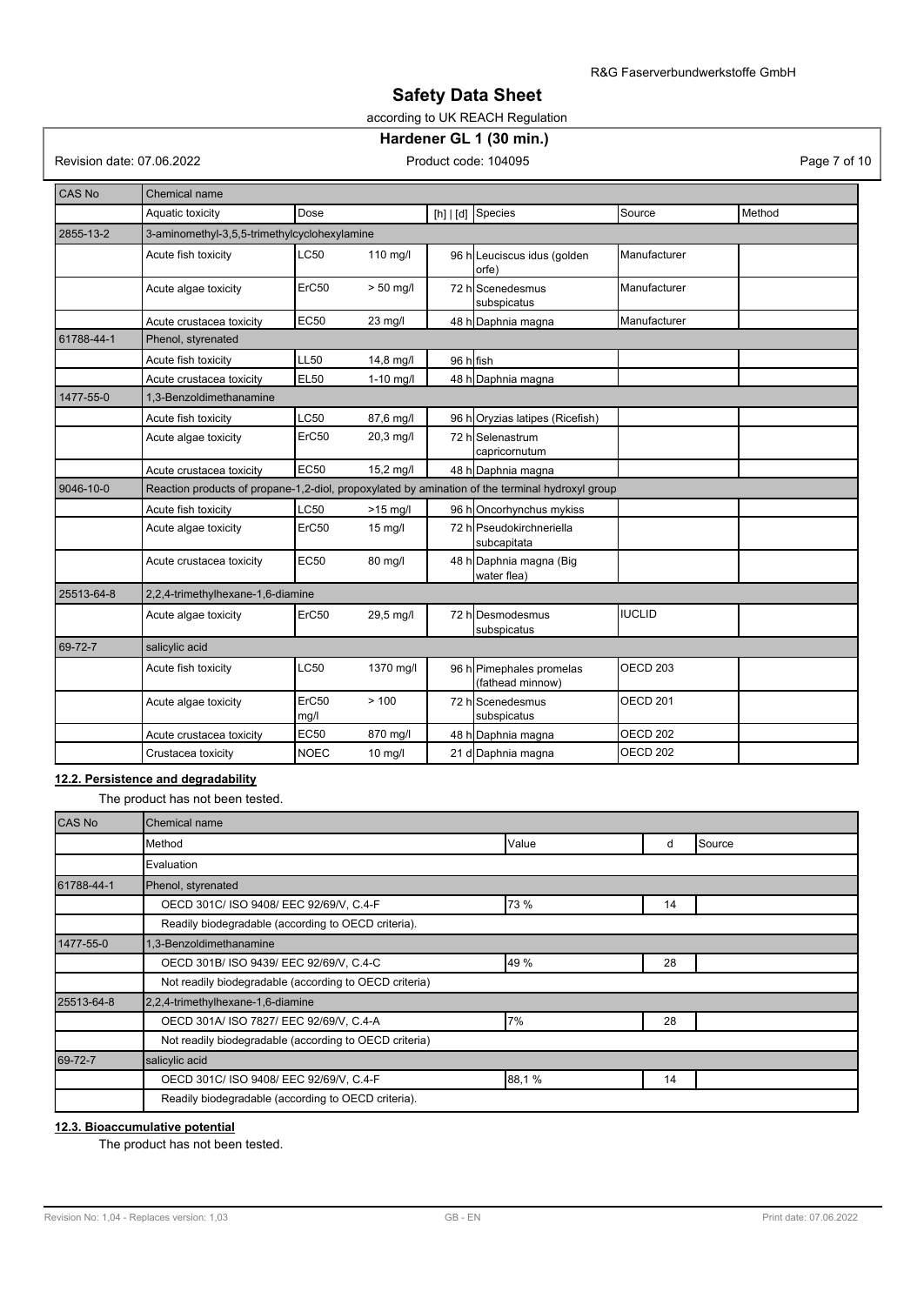according to UK REACH Regulation

### **Hardener GL 1 (30 min.)**

Revision date: 07.06.2022 **Product code: 104095** Product code: 104095 Page 8 of 10

### **Partition coefficient n-octanol/water**

| <b>CAS No</b> | <b>Chemical name</b> | Log Pow |
|---------------|----------------------|---------|
| 69-72-7       | salicylic acid       | 2,26    |
| <b>BCF</b>    |                      |         |

| <b>ICAS No</b> | <b>'</b> Chemical name | BCF  | ISpecies                      | Source                                    |
|----------------|------------------------|------|-------------------------------|-------------------------------------------|
| 61788-44-1     | Phenol, styrenated     | 26,5 | (Carassius auratus (goldfish) | <b>Quantitative</b><br>structure-activity |
|                |                        |      |                               | relationship (QSAR)                       |

## **12.4. Mobility in soil**

The product has not been tested.

## **12.5. Results of PBT and vPvB assessment**

not applicable

#### **12.6. Other adverse effects**

No information available.

#### **Further information**

Do not let the product enter the groundwater, open water, or the sewerage system. Must not be discharged undiluted or un-neutralised into waste water or receiving waters. Harmful to aquatic life.

### **SECTION 13: Disposal considerations**

#### **13.1. Waste treatment methods**

#### **Disposal recommendations**

Do not allow to enter into surface water or drains. Do not allow to enter into soil/subsoil. Dispose of waste according to applicable legislation.

#### **List of Wastes Code - residues/unused products**

080299 WASTES FROM THE MANUFACTURE, FORMULATION, SUPPLY AND USE (MFSU) OF COATINGS (PAINTS, VARNISHES AND VITREOUS ENAMELS), ADHESIVES, SEALANTS AND PRINTING INKS; wastes from MFSU of other coatings (including ceramic materials); wastes not otherwise specified

### **List of Wastes Code - contaminated packaging**

WASTES FROM THE MANUFACTURE, FORMULATION, SUPPLY AND USE (MFSU) OF COATINGS (PAINTS, VARNISHES AND VITREOUS ENAMELS), ADHESIVES, SEALANTS AND PRINTING INKS; wastes from MFSU of other coatings (including ceramic materials); wastes not otherwise specified 080299

### **Contaminated packaging**

Dispose of waste according to applicable legislation

### **SECTION 14: Transport information**

| Land transport (ADR/RID)          |                                                                                                                                        |
|-----------------------------------|----------------------------------------------------------------------------------------------------------------------------------------|
| 14.1. UN number:                  | <b>UN 2735</b>                                                                                                                         |
| 14.2. UN proper shipping name:    | AMINES, LIQUID, CORROSIVE, N.O.S.                                                                                                      |
|                                   | (3-aminomethyl-3,5,5-trimethylcyclohexylamine, mphenylenebis(methylamine),<br>Phenol, styrolisiert, 2,2,4-trimethylhexane-1,6-diamine) |
| 14.3. Transport hazard class(es): | 8                                                                                                                                      |
| 14.4. Packing group:              | Ш                                                                                                                                      |
| Hazard label:                     | 8                                                                                                                                      |
|                                   |                                                                                                                                        |
| Classification code:              | C7                                                                                                                                     |
| Limited quantity:                 | 1L                                                                                                                                     |
| Excepted quantity:                | E <sub>2</sub>                                                                                                                         |
| Transport category:               | 2                                                                                                                                      |
| Hazard No:                        | 80                                                                                                                                     |
| Tunnel restriction code:          | Е                                                                                                                                      |
| Inland waterways transport (ADN)  |                                                                                                                                        |
| 14.1. UN number:                  | <b>UN 2735</b>                                                                                                                         |
| 14.2. UN proper shipping name:    | AMINES, LIQUID, CORROSIVE, N.O.S.                                                                                                      |
|                                   | (3-aminomethyl-3,5,5-trimethylcyclohexylamine, mphenylenebis(methylamine),<br>Phenol, styrolisiert, 2,2,4-trimethylhexane-1,6-diamine) |
| 14.3. Transport hazard class(es): | 8                                                                                                                                      |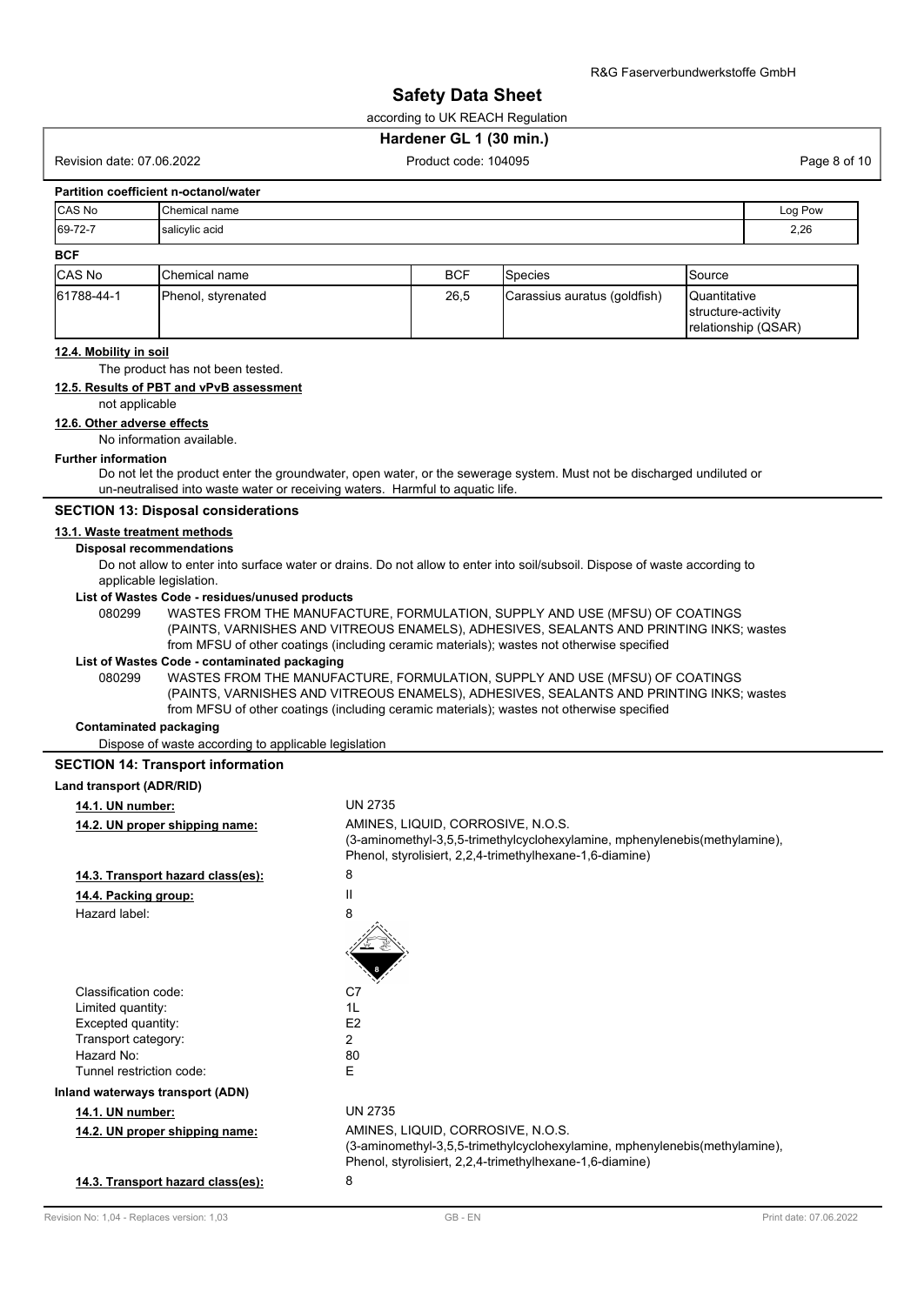| according to UK REACH Regulation                                                           |                                                                                                                  |              |  |  |  |
|--------------------------------------------------------------------------------------------|------------------------------------------------------------------------------------------------------------------|--------------|--|--|--|
| Hardener GL 1 (30 min.)                                                                    |                                                                                                                  |              |  |  |  |
| Revision date: 07.06.2022                                                                  | Product code: 104095                                                                                             | Page 9 of 10 |  |  |  |
| 14.4. Packing group:                                                                       | Ш                                                                                                                |              |  |  |  |
| Hazard label:                                                                              | 8                                                                                                                |              |  |  |  |
|                                                                                            |                                                                                                                  |              |  |  |  |
|                                                                                            |                                                                                                                  |              |  |  |  |
|                                                                                            |                                                                                                                  |              |  |  |  |
| Classification code:                                                                       | C7                                                                                                               |              |  |  |  |
| Limited quantity:                                                                          | 1L                                                                                                               |              |  |  |  |
| Excepted quantity:                                                                         | E <sub>2</sub>                                                                                                   |              |  |  |  |
| <b>Marine transport (IMDG)</b>                                                             |                                                                                                                  |              |  |  |  |
| 14.1. UN number:                                                                           | <b>UN 2735</b>                                                                                                   |              |  |  |  |
| 14.2. UN proper shipping name:                                                             | AMINES, LIQUID, CORROSIVE, N.O.S.                                                                                |              |  |  |  |
|                                                                                            | (3-aminomethyl-3,5,5-trimethylcyclohexylamine, 1,3-Benzoldimethanamine,<br>2,2,4-trimethylhexane-1,6-diamine)    |              |  |  |  |
| 14.3. Transport hazard class(es):                                                          | 8                                                                                                                |              |  |  |  |
| 14.4. Packing group:                                                                       | Ш                                                                                                                |              |  |  |  |
| Hazard label:                                                                              | 8                                                                                                                |              |  |  |  |
|                                                                                            |                                                                                                                  |              |  |  |  |
|                                                                                            |                                                                                                                  |              |  |  |  |
|                                                                                            |                                                                                                                  |              |  |  |  |
| Marine pollutant:                                                                          | Nein                                                                                                             |              |  |  |  |
| Limited quantity:                                                                          | 1L                                                                                                               |              |  |  |  |
| Excepted quantity:                                                                         | E2                                                                                                               |              |  |  |  |
| EmS:                                                                                       | F-A, S-B<br>alkalis                                                                                              |              |  |  |  |
| Segregation group:                                                                         |                                                                                                                  |              |  |  |  |
| Air transport (ICAO-TI/IATA-DGR)                                                           | <b>UN 2735</b>                                                                                                   |              |  |  |  |
| 14.1. UN number:                                                                           | AMINES, LIQUID, CORROSIVE, N.O.S.                                                                                |              |  |  |  |
| 14.2. UN proper shipping name:                                                             | (3-aminomethyl-3,5,5-trimethylcyclohexylamine, 1,3-Benzoldimethanamine,<br>2,2,4-trimethylhexane-1,6-diamine)    |              |  |  |  |
| 14.3. Transport hazard class(es):                                                          | 8                                                                                                                |              |  |  |  |
| 14.4. Packing group:                                                                       | $\mathsf{II}$                                                                                                    |              |  |  |  |
| Hazard label:                                                                              | 8                                                                                                                |              |  |  |  |
|                                                                                            |                                                                                                                  |              |  |  |  |
|                                                                                            |                                                                                                                  |              |  |  |  |
|                                                                                            | 8                                                                                                                |              |  |  |  |
| Limited quantity Passenger:                                                                | 0.5 L                                                                                                            |              |  |  |  |
| Excepted quantity:                                                                         | E <sub>2</sub>                                                                                                   |              |  |  |  |
| 14.5. Environmental hazards                                                                |                                                                                                                  |              |  |  |  |
| <b>ENVIRONMENTALLY HAZARDOUS:</b>                                                          | No                                                                                                               |              |  |  |  |
| 14.6. Special precautions for user                                                         |                                                                                                                  |              |  |  |  |
| Warning: strongly corrosive.                                                               |                                                                                                                  |              |  |  |  |
| Stowage Category: A                                                                        |                                                                                                                  |              |  |  |  |
| Segregation Code: SG35 Stow "separated from" acids.                                        |                                                                                                                  |              |  |  |  |
| 14.7. Transport in bulk according to Annex II of Marpol and the IBC Code<br>not applicable |                                                                                                                  |              |  |  |  |
| <b>SECTION 15: Regulatory information</b>                                                  |                                                                                                                  |              |  |  |  |
|                                                                                            | 15.1. Safety, health and environmental regulations/legislation specific for the substance or mixture             |              |  |  |  |
| EU regulatory information                                                                  |                                                                                                                  |              |  |  |  |
| Restrictions on use (REACH, annex XVII):<br>Entry 3                                        |                                                                                                                  |              |  |  |  |
| National regulatory information                                                            |                                                                                                                  |              |  |  |  |
| Employment restrictions:                                                                   | Observe restrictions to employment for juveniles according to the 'juvenile work                                 |              |  |  |  |
|                                                                                            | protection guideline' (94/33/EC). Observe employment restrictions under the                                      |              |  |  |  |
| Water hazard class (D):                                                                    | Maternity Protection Directive (92/85/EEC) for expectant or nursing mothers.<br>2 - obviously hazardous to water |              |  |  |  |
|                                                                                            |                                                                                                                  |              |  |  |  |